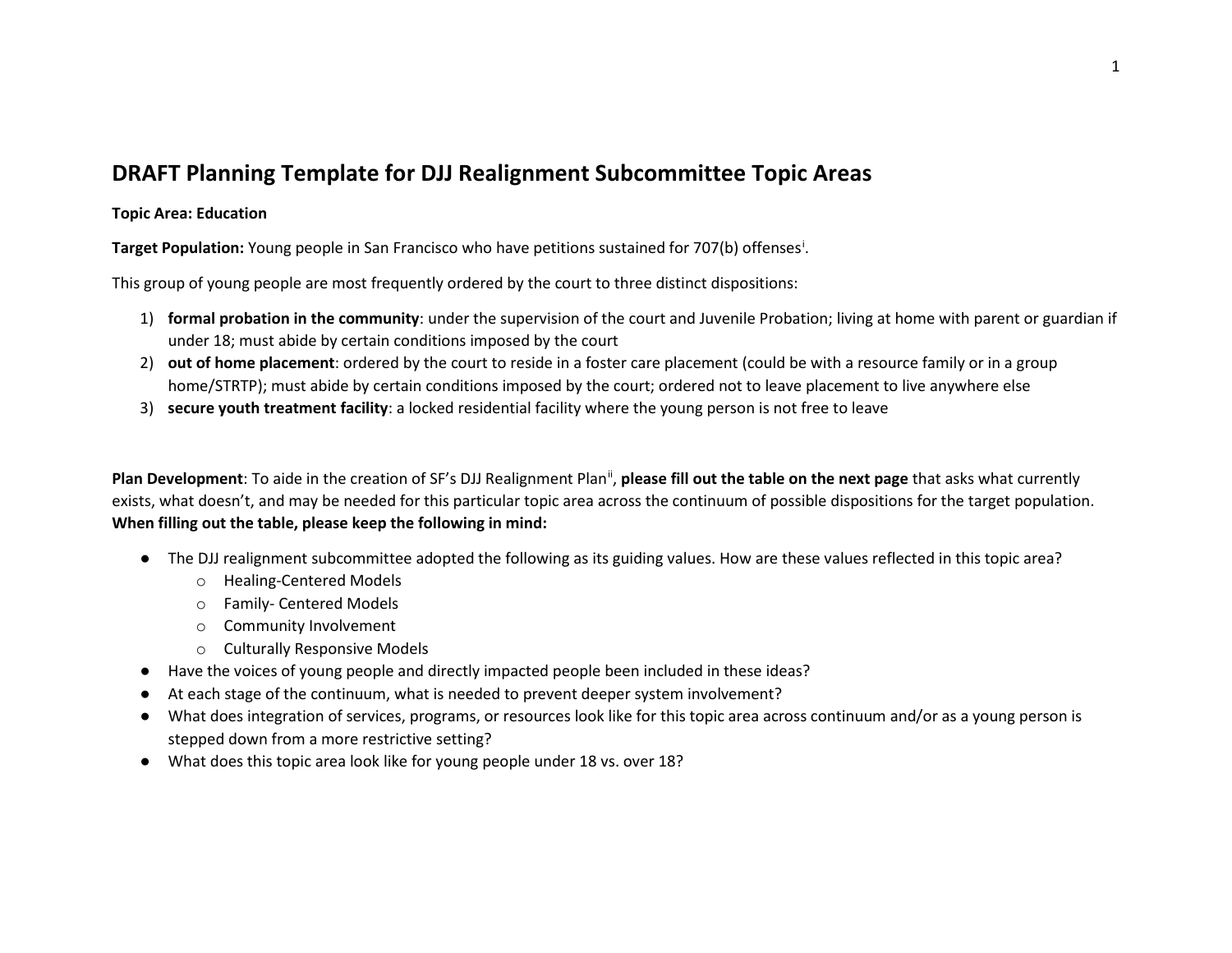| <b>Topic:</b>                                                                                                                  | <b>Formal Probation in the Community</b>                                                                                                                                                                                                                                                                                                                                                                                                                                                                                                                                                                                                                                                                                                                           | <b>Out of Home Placement</b>                                                                                                                                                                                                                                                                                                                                                                                                                                                                                                                                                                                                                                                                                                                                     | <b>Secure Youth Treatment Facility</b>                                                                                                                                                                                                                                                                                                                                                                                                                                                                                                                                                                                                                                                                                                                                                                                          |
|--------------------------------------------------------------------------------------------------------------------------------|--------------------------------------------------------------------------------------------------------------------------------------------------------------------------------------------------------------------------------------------------------------------------------------------------------------------------------------------------------------------------------------------------------------------------------------------------------------------------------------------------------------------------------------------------------------------------------------------------------------------------------------------------------------------------------------------------------------------------------------------------------------------|------------------------------------------------------------------------------------------------------------------------------------------------------------------------------------------------------------------------------------------------------------------------------------------------------------------------------------------------------------------------------------------------------------------------------------------------------------------------------------------------------------------------------------------------------------------------------------------------------------------------------------------------------------------------------------------------------------------------------------------------------------------|---------------------------------------------------------------------------------------------------------------------------------------------------------------------------------------------------------------------------------------------------------------------------------------------------------------------------------------------------------------------------------------------------------------------------------------------------------------------------------------------------------------------------------------------------------------------------------------------------------------------------------------------------------------------------------------------------------------------------------------------------------------------------------------------------------------------------------|
| What resources<br>and services<br>currently exist in<br>San Francisco and<br>are working well<br>for the target<br>population? | Project Rebound (SF State)<br><b>Second Chance Program (City</b><br>College)<br><b>CHALK (Policy)</b><br>826 Valencia (Tutoring)<br>Loco Bloco (Drumming and<br>Dance)<br>This list will only<br>$\circ$<br>grow depending on<br>the particular<br>interest of the child.<br>There are plenty of<br>educational<br>opportunities for<br>youth in SF. Just a<br>matter of what we<br>want to invest in for<br>youth experiencing<br>the justice system.<br><b>Education Resources and</b><br>Services in Bayview/Hunter's<br>Point:<br>http://bayviewmagic.org/filte<br>r/education/<br><b>City Youth Now</b><br><b>Center for Criminal and</b><br>Juvenile Justice (CJCJ)<br><b>Success centers's BT Express</b><br>(community services with<br>JRT/LSB education) | Project Rebound (SF State)<br>$\bullet$<br>Second Chance Program (City<br>College)<br><b>CHALK (Policy)</b><br>826 Valencia (Tutoring)<br>Loco Bloco (Drumming and<br>Dance)<br>This list will only<br>$\circ$<br>grow depending on<br>the particular<br>interest of the child.<br>There are plenty of<br>educational<br>opportunities for<br>youth in SF. Just a<br>matter of what we<br>want to invest in for<br>youth experiencing<br>the justice system.<br><b>Education Resources and</b><br>Services in Bayview/Hunter's<br>Point:<br>http://bayviewmagic.org/filte<br>r/education/<br>City Youth Now<br>$\bullet$<br>Center for Criminal and<br>Juvenile Justice (CJCJ)<br>Success centers's BT Express<br>(community services with<br>JRT/LSB education) | SFUSD-W Support/collaboration<br>with other agencies.<br>Social Emotional Learning<br>Health/Nutrition<br><b>Food and Exercise</b><br>Drugs and Alcohol effects on the<br>brain and body<br><b>Career Exploration</b><br><b>College and Career Exploration</b><br><b>Basic Writing Skills</b><br>Writing a Research Paper<br>Resume<br>Letter of Interest<br><b>Communication Skills</b><br><b>Interviews</b><br>(Students will participate in<br>Garden and Library)<br>Students will still participate in<br>Cinema Studies for 2 periods<br>Continue Cinema Studies and/or<br>College and Career Exploration for<br>those that opt to begin research<br>Project Rebound (SF State)<br>Second Chance Program (City<br>College)<br><b>Success Centers' Visual Arts</b><br>program<br>Success Centers' Sketch Comedy<br>Program |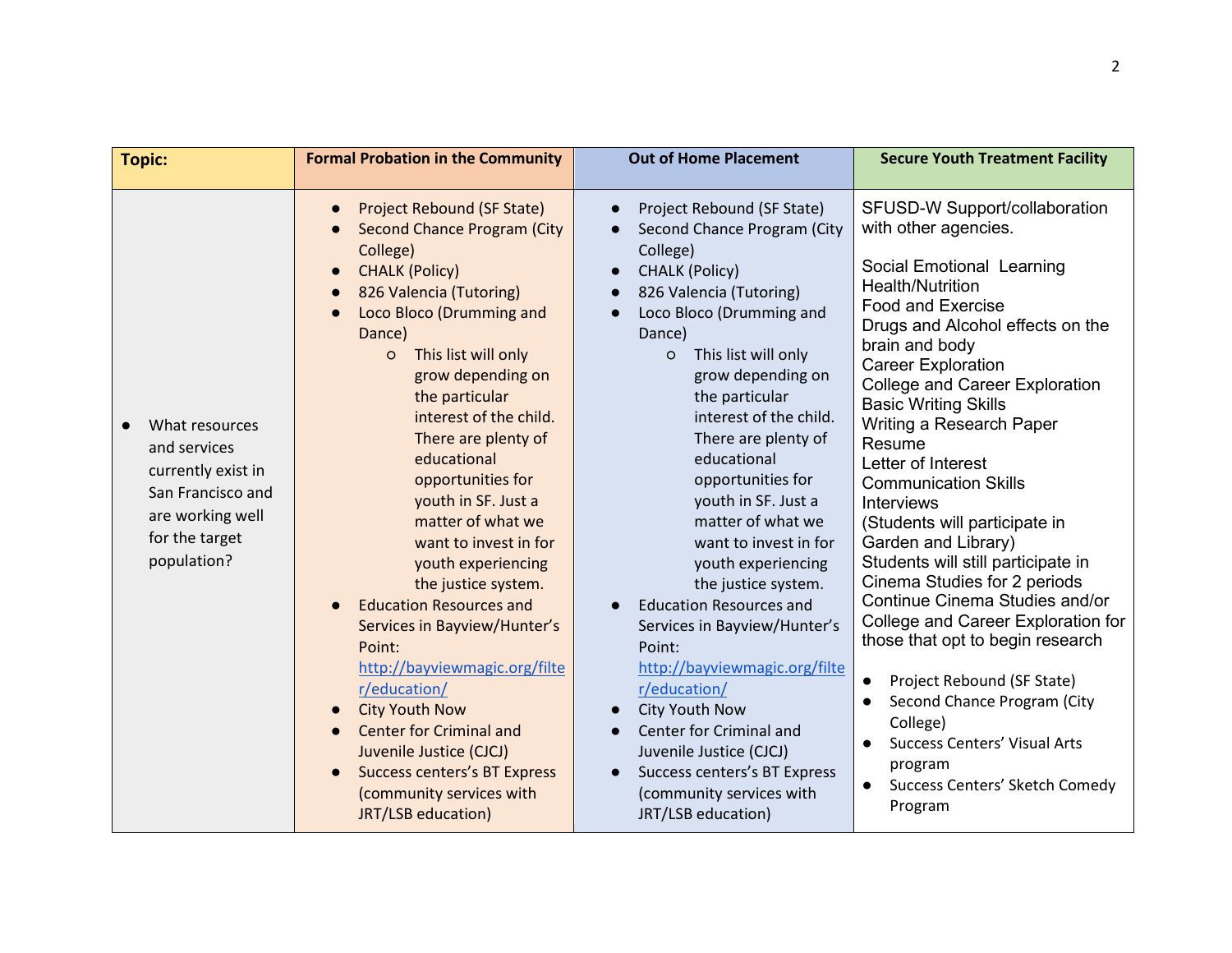| <b>Success Center's Youth Build</b><br>(construction and<br>Construction+ training)<br>Success Center's Code on<br>Point (coding bootcamp. City<br>wide)<br><b>Mission Code</b><br><b>Mission Neighborhoods</b><br>Center. GED Program<br>Mission Girls. GED prep.<br>program<br><b>Success Center's GED prep</b><br>and transitional services.<br>Intensive residencies | Success Center's Youth Build<br>(construction and<br>Construction+ training)<br>Success Center's Code on<br>Point (coding bootcamp. City<br>wide)<br><b>Mission Code</b><br>$\bullet$<br><b>Mission Neighborhoods</b><br>$\bullet$<br>Center. GED Program<br>Mission Girls. GED prep.<br>$\bullet$<br>program<br>Success Center's GED prep<br>$\bullet$<br>and transitional services. | <b>Success Centers' Computer</b><br>Literacy workshop series<br>Success Center's Job Readiness<br>$\bullet$<br>workshop series<br>Omega Club<br>$\bullet$<br>9/28/21 Additions:<br>Quarantine Unit virtual<br>reality programming as part<br>of lesson, e.g. in civil rights<br>march, underwater, in other<br>places/cities/environments<br>Currently, youth access City                                                                                                                                                                                                       |
|--------------------------------------------------------------------------------------------------------------------------------------------------------------------------------------------------------------------------------------------------------------------------------------------------------------------------------------------------------------------------|---------------------------------------------------------------------------------------------------------------------------------------------------------------------------------------------------------------------------------------------------------------------------------------------------------------------------------------------------------------------------------------|---------------------------------------------------------------------------------------------------------------------------------------------------------------------------------------------------------------------------------------------------------------------------------------------------------------------------------------------------------------------------------------------------------------------------------------------------------------------------------------------------------------------------------------------------------------------------------|
| Arts/Creativity<br>Bridges. Bay Area Video<br>Coalition<br>Creative Exploration in the<br>arts<br><b>Digital Arts. Sunset Youth</b><br><b>Services</b><br>Film and Freedom Academy<br>9/28/21<br>5 Keys: Experience with<br>adults                                                                                                                                       | 9/28/21<br>5 Keys: Experience with<br>adults                                                                                                                                                                                                                                                                                                                                          | College classes online (as<br>they would from anywhere)<br>with SFUSD laptops/wifi.<br>Receive support from SFUSD<br>teachers and JH counselors.<br>Individual educational plan/<br>connection to school that is<br>best fit for youth to graduate.<br>Special Education: Every class<br>has general ed & special ed<br>teacher co-teaching; monitor<br>IEP and content teaching.<br>Assess youth who haven't<br>been previously identified;<br>develop IEP.<br>5 Keys: Experience with<br>adults<br>SFUSD teachers as objective<br>party/mentors to<br>communicate with Court. |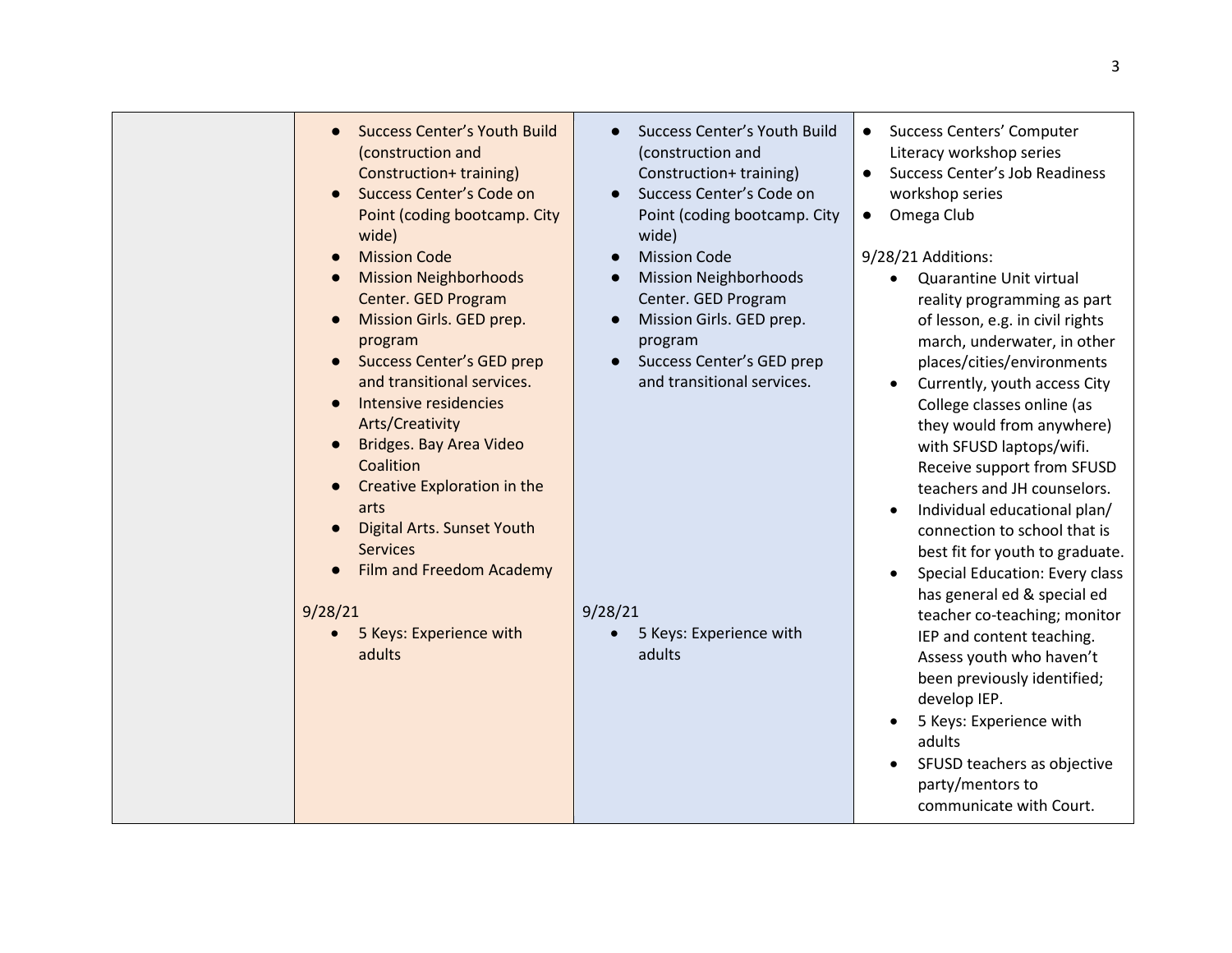| $\bullet$ | What are the<br>service & resource |
|-----------|------------------------------------|

● What program elements are missing?

gaps?

- **Parenting Classes**
- **Life Skills Coaching,** preferably with lived experience
- **Mindfulness**
- **Meditation**
- Information on how to get concrete needs met
- **Socio-Emotional Competence**
- Unlearning the toxicity that has been taught.
- Learning history from the present and going back as opposed to some arbitrary date way back in history and moving forward.
- **Teaching authentic history**
- Paying people who are in these roles enough to live comfortably.
- **Comprehensive Case** Management form a culturally and gender appropriate approach

## 9/28/21 Notes:

- How to create opportunities to access/utilize technology (across all spaces)
- Expose young people to the world through technology.
- **Parenting Classes**
- Life Skills Coaching. preferably with lived experience
- **Mindfulness**
- Meditation
- Information on how to get concrete needs met
- Socio-Emotional Competence
- Unlearning the toxicity that has been taught.
- Learning history from the present and going back as opposed to some arbitrary date way back in history and moving forward.
- Teaching authentic history
- Paying people who are in these roles enough to live comfortably.
- Parenting Classes
- Life Skills Coaching, preferably with lived experience
- Mindfulness
- Meditation
- Information on how to get concrete needs met
- Socio-Emotional Competence
- Unlearning the toxicity that has been taught.
- Learning history from the present and going back as opposed to some arbitrary date way back in history and moving forward.
- Teaching authentic history
- Paying people who are in these roles enough to live comfortably.
- A Continuum vision rather than a departmentalized one.

*From Positive Youth Development Programming Template: -Broad life skills training. (Job preparedness and promptness, social skills and etiquette, money management, budgeting, voter registration/voting, etc.) -Multiple higher education opportunities – connections with universities (as well as City College)*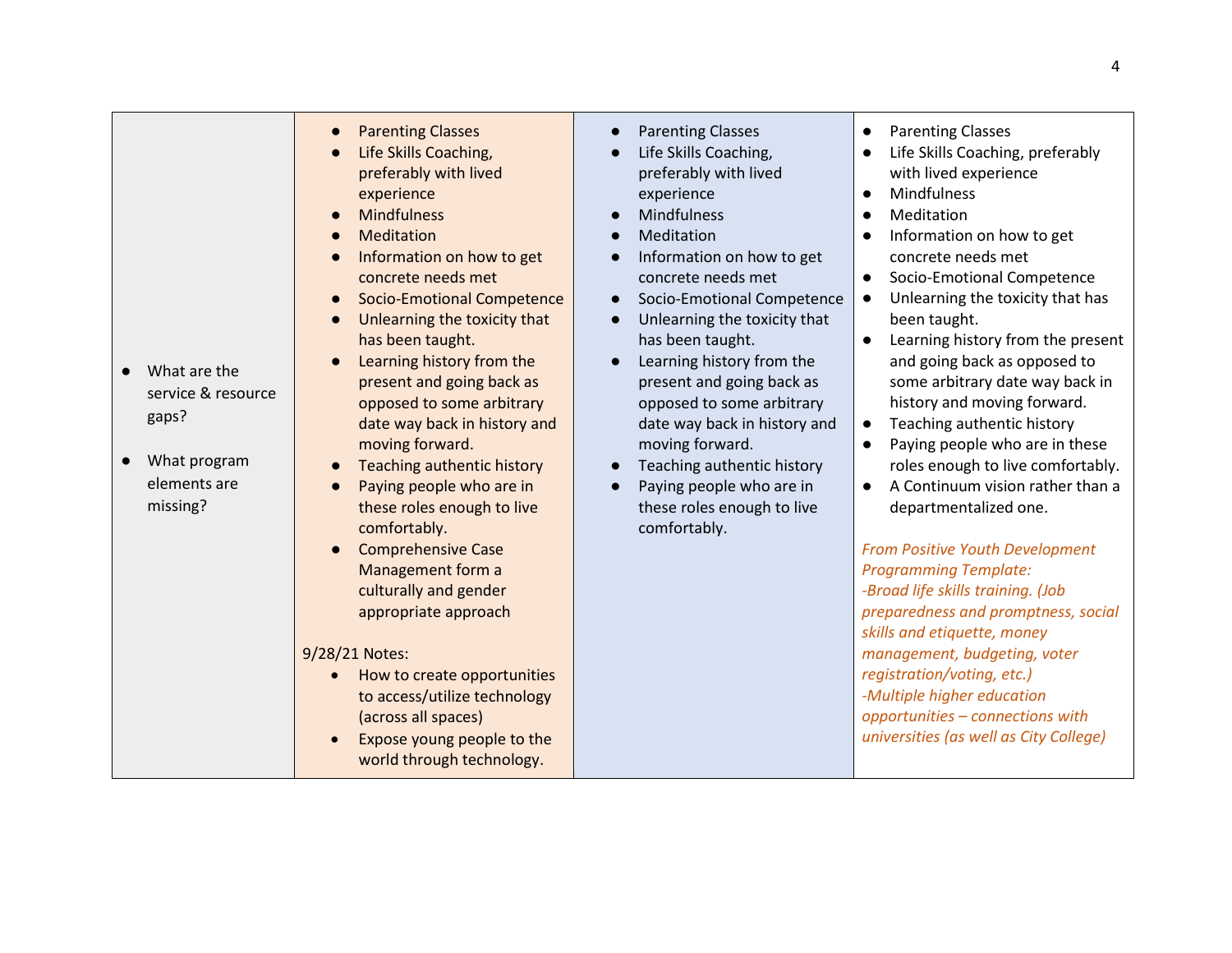|                                                                                                                                                                                  | How to contextualize<br>$\bullet$<br>curriculum so its relevant to<br>our population?<br>How to align what's in secure<br>facility, OOHP, with what is in<br>the community. How to align<br>accomplishments. Partner<br>with service providers<br>inside/outside, continue<br>relationships.<br>From Positive Youth Development<br><b>Programming Template:</b><br>--Physical health education and<br>activities (as opposed to just physical<br>activities) |                                                                                                                                                                                                                                                                                                                                                                  |                                                                                                                                                                                                                                                                                                                                                                                                                   |
|----------------------------------------------------------------------------------------------------------------------------------------------------------------------------------|--------------------------------------------------------------------------------------------------------------------------------------------------------------------------------------------------------------------------------------------------------------------------------------------------------------------------------------------------------------------------------------------------------------------------------------------------------------|------------------------------------------------------------------------------------------------------------------------------------------------------------------------------------------------------------------------------------------------------------------------------------------------------------------------------------------------------------------|-------------------------------------------------------------------------------------------------------------------------------------------------------------------------------------------------------------------------------------------------------------------------------------------------------------------------------------------------------------------------------------------------------------------|
| How can we fill<br>these gaps?<br>What ideas or<br>models should be<br>implemented?<br>Are there experts<br>or models,<br>including those<br>outside of SF, that<br>can help us? | For parenting, One Family is a<br>$\bullet$<br>resource, but the program is<br>for adults. Maybe we can<br>speak with them to see how<br>we can scale their program to<br>young people?<br>9/28/21 Additions:<br><b>Rising Scholars Network;</b><br><b>Youth Law Center Pathways</b><br>to Higher Education<br>Warm hand-offs to education<br>programs and institutions                                                                                      | For parenting, One Family is a<br>$\bullet$<br>resource, but the program is<br>for adults. Maybe we can<br>speak with them to see how<br>we can scale their program to<br>young people?<br>9/28/21 Additions:<br><b>Rising Scholars Network;</b><br>Youth Law Center Pathways<br>to Higher Education<br>Warm hand-offs to education<br>programs and institutions | <b>Financial Literacy</b><br>Continue college/career skill<br>building<br><b>Trades/Union</b><br>9/28/21 Additions:<br><b>BU Prison Education Program:</b><br>Project Rebound; Underground<br>Scholars; Second Chance - bring<br>in people who have completed<br>these programs to speak to their<br>experience.<br>College Prep Class: Earn college<br>credit while learning tools of how<br>to be successful in |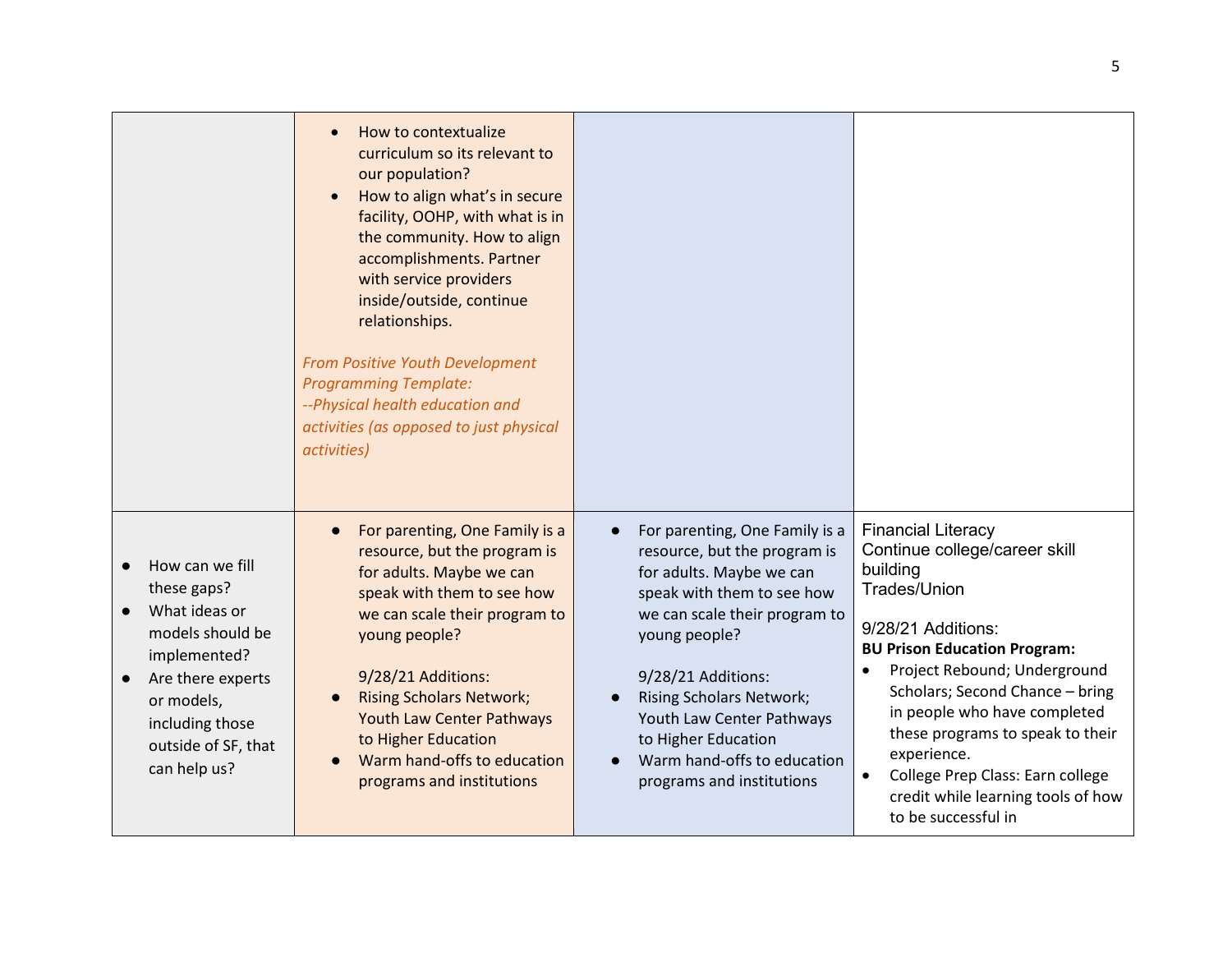| Mentor/tutor who works<br>with young person in all<br>settings | Mentor/tutor who works<br>with young person in all<br>settings | college/explore best<br>educational/career path forward.<br>Underground Scholars runs a<br>class in Contra Costa County<br>Juvenile Hall - 9 credit college<br>class.<br>-In person delivery is better, but may<br>not be possible (though if a professor<br>comes once, they will be sold).<br>Partakers: tutor/mentor program.<br>One on one, in person tutor to<br>support virtual college learning.<br>-Reentry/ Step Down Connections,<br>Warm hand offs to community. Make<br>connection early on with educational<br>institution.<br>-College advisors/ educational<br>navigators/educational advocates.<br>-Youth focused/ youth empowered/<br>family centered educational plan that<br>follows youth over time.<br>-Hierarchy of needs/ have to address<br>needs before prepared to prioritize<br>education<br>-Representation/responsivity<br>-How to unlearn system knowledge<br>to be prepared to learn<br>-Learning in secure facility is not<br>designed for youth learning in the<br>real world. |
|----------------------------------------------------------------|----------------------------------------------------------------|-----------------------------------------------------------------------------------------------------------------------------------------------------------------------------------------------------------------------------------------------------------------------------------------------------------------------------------------------------------------------------------------------------------------------------------------------------------------------------------------------------------------------------------------------------------------------------------------------------------------------------------------------------------------------------------------------------------------------------------------------------------------------------------------------------------------------------------------------------------------------------------------------------------------------------------------------------------------------------------------------------------------|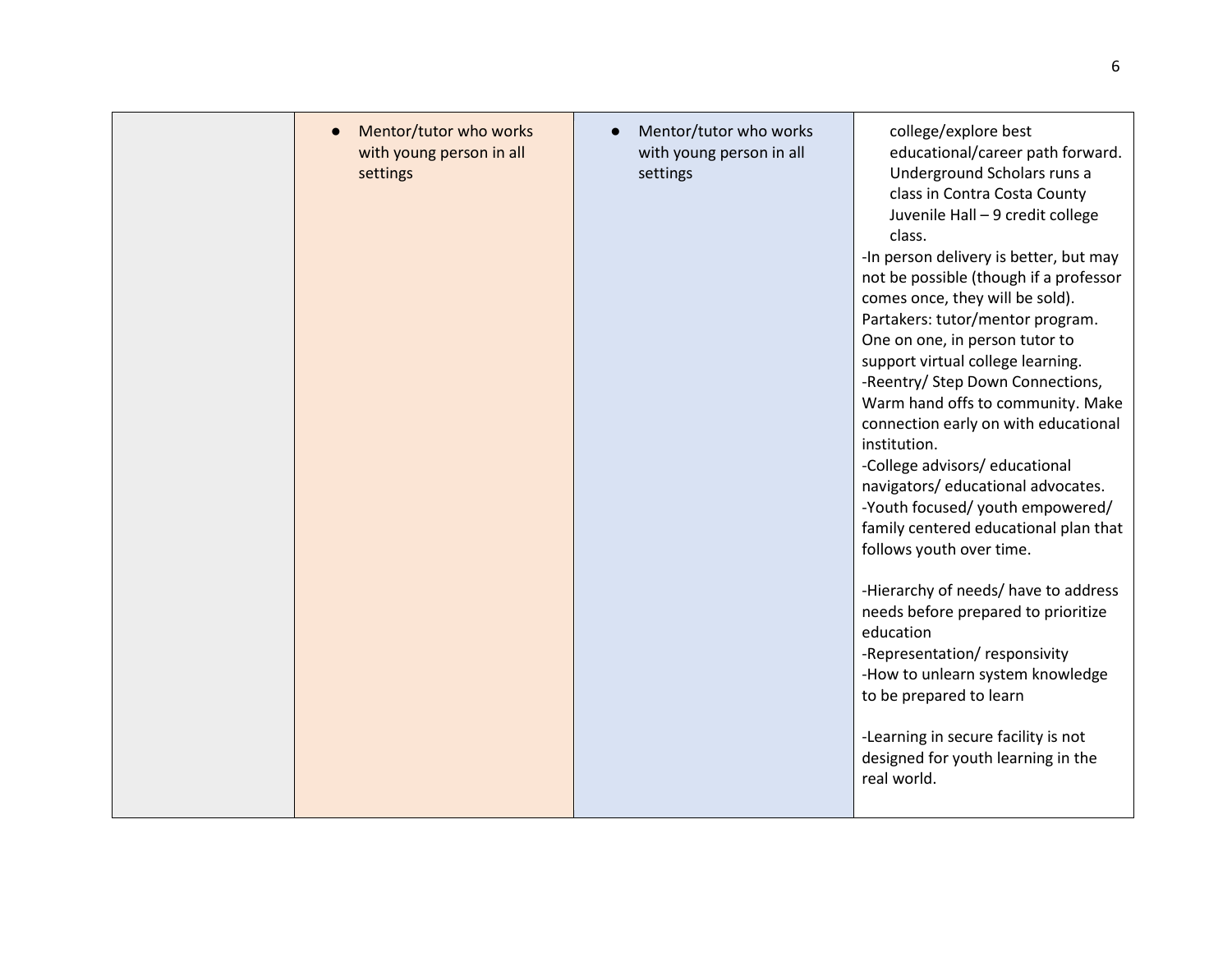<span id="page-6-0"></span>

|  | -Warm hand-offs to education<br>programs and institutions                                                                                                                         |
|--|-----------------------------------------------------------------------------------------------------------------------------------------------------------------------------------|
|  | -Mentor/tutor who works with young<br>person in all settings                                                                                                                      |
|  | Rising Scholars Network; Youth Law<br>Center Pathways to Higher Education                                                                                                         |
|  | From Positive Youth Development<br><b>Programming Template:</b><br>-Educational programs that<br>emphasize the true history of society,<br>including the racist systems that      |
|  | affect them<br>-Practical Education - revolving<br>around real life<br>-There should be program exceptions<br>for young adults who are enrolled and<br>completing college courses |

(3) Robbery.

<sup>&</sup>lt;sup>i</sup> WIC 707(b) This subdivision is applicable to any case in which a minor is alleged to be a person described in Section 602 by reason of the violation of one of the following offenses:

<sup>(1)</sup> Murder.

<sup>(2)</sup> Arson, as provided in subdivision (a) or (b) of Section 451 of the Penal Code

<sup>(4)</sup> Rape with force, violence, or threat of great bodily harm.

<sup>(5)</sup> Sodomy by force, violence, duress, menace, or threat of great bodily harm.

<sup>(6)</sup> A lewd or lascivious act as provided in subdivision (b) of Section 288 of the Penal Code.

<sup>(7)</sup> Oral copulation by force, violence, duress, menace, or threat of great bodily harm.

<sup>(8)</sup> An offense specified in subdivision (a) of Section 289 of the Penal Code.

<sup>(9)</sup> Kidnapping for ransom.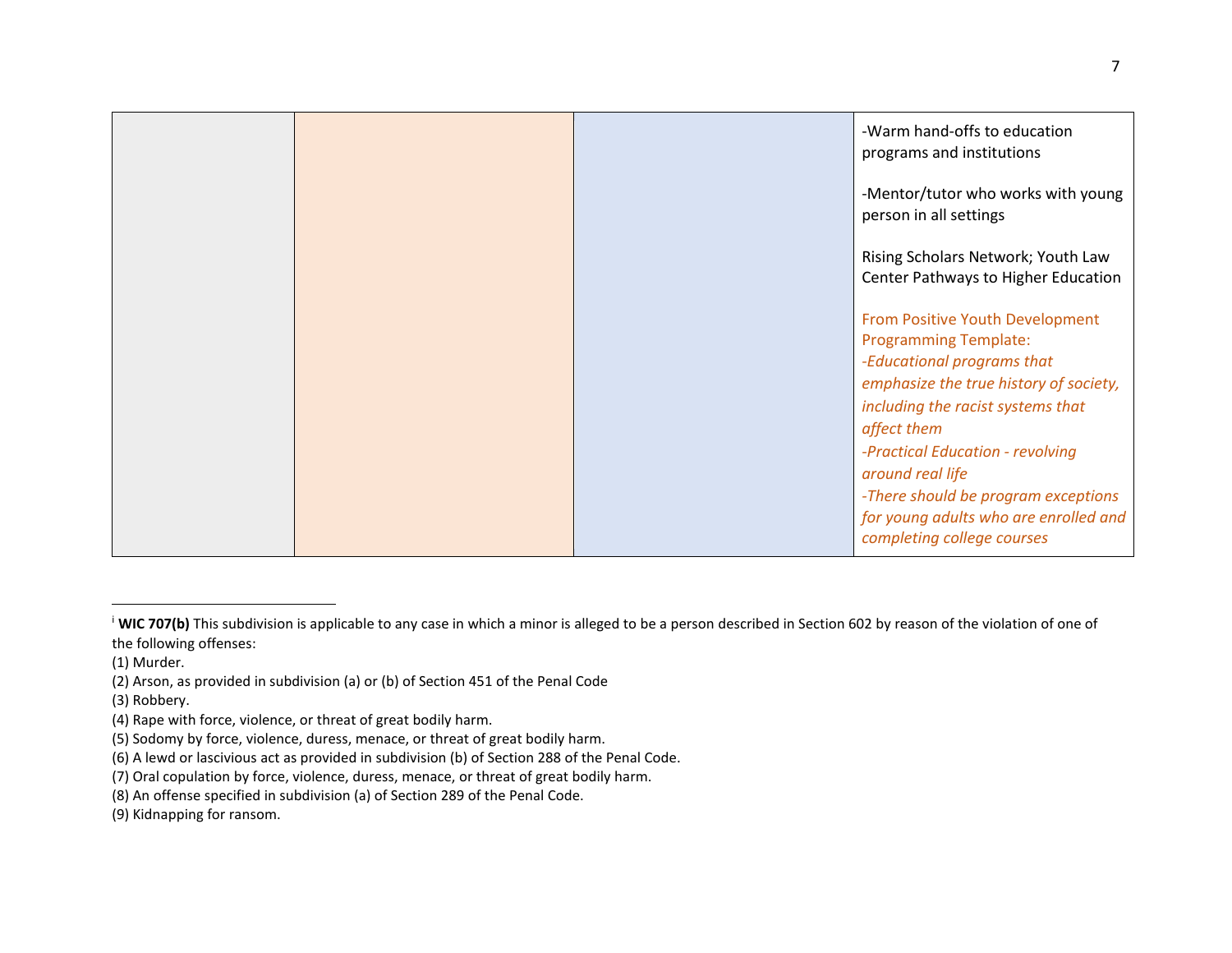<span id="page-7-0"></span>(10) Kidnapping for purposes of robbery.

(11) Kidnapping with bodily harm.

(12) Attempted murder.

(13) Assault with a firearm or destructive device.

(14) Assault by any means of force likely to produce great bodily injury.

(15) Discharge of a firearm into an inhabited or occupied building.

(16) An offense described in Section 1203.09 of the Penal Code.

(17) An offense described in Section 12022.5 or 12022.53 of the Penal Code.

(18) A felony offense in which the minor personally used a weapon described in any provision listed in Section 16590 of the Penal Code.

(19) A felony offense described in Section 136.1 or 137 of the Penal Code.

(20) Manufacturing, compounding, or selling one-half ounce or more of a salt or solution of a controlled substance specified in subdivision (e) of Section 11055 of the Health and Safety Code.

(21) A violent felony, as defined in subdivision (c) of Section 667.5 of the Penal Code, which also would constitute a felony violation of subdivision (b) of Section 186.22 of the Penal Code.

(22) Escape, by the use of force or violence, from a county juvenile hall, home, ranch, camp, or forestry camp in violation of subdivision (b) of Section 871 if great bodily injury is intentionally inflicted upon an employee of the juvenile facility during the commission of the escape.

(23) Torture as described in Sections 206 and 206.1 of the Penal Code.

(24) Aggravated mayhem, as described in Section 205 of the Penal Code.

(25) Carjacking, as described in Section 215 of the Penal Code, while armed with a dangerous or deadly weapon.

(26) Kidnapping for purposes of sexual assault, as punishable in subdivision (b) of Section 209 of the Penal Code.

(27) Kidnapping as punishable in Section 209.5 of the Penal Code.

(28) The offense described in subdivision (c) of Section 26100 of the Penal Code.

(29) The offense described in Section 18745 of the Penal Code.

(30) Voluntary manslaughter, as described in subdivision (a) of Section 192 of the Penal Code.

iii 1995. (a) To be eligible for funding described in Section 1991, a county shall create a subcommittee of the multiagency juvenile justice coordinating council, as described in Section 749.22, to develop a plan describing the facilities, programs, placements, services, supervision and reentry strategies that are needed to provide appropriate rehabilitation and supervision services for the population described in subdivision (b) of Section 1990.

(b) The subcommittee shall be composed of the chief probation officer, as chair, and one representative each from the district attorney's office, the public defender's office, the department of social services, the department of mental health, the county office of education or a school district, and a representative from the court. The subcommittee shall also include no fewer than three community members who shall be defined as individuals who have experience providing community-based youth services, youth justice advocates with expertise and knowledge of the juvenile justice system, or have been directly involved in the juvenile justice system.

(c) The plan described in subdivision (a) shall include all of the following elements:

(1) A description of the realignment target population in the county that is to be supported or served by allocations from the block grant program, including the numbers of youth served, disaggregated by factors including their ages, offense and offense histories, gender, race or ethnicity, and other characteristics, and by the programs, placements, or facilities to which they are referred.